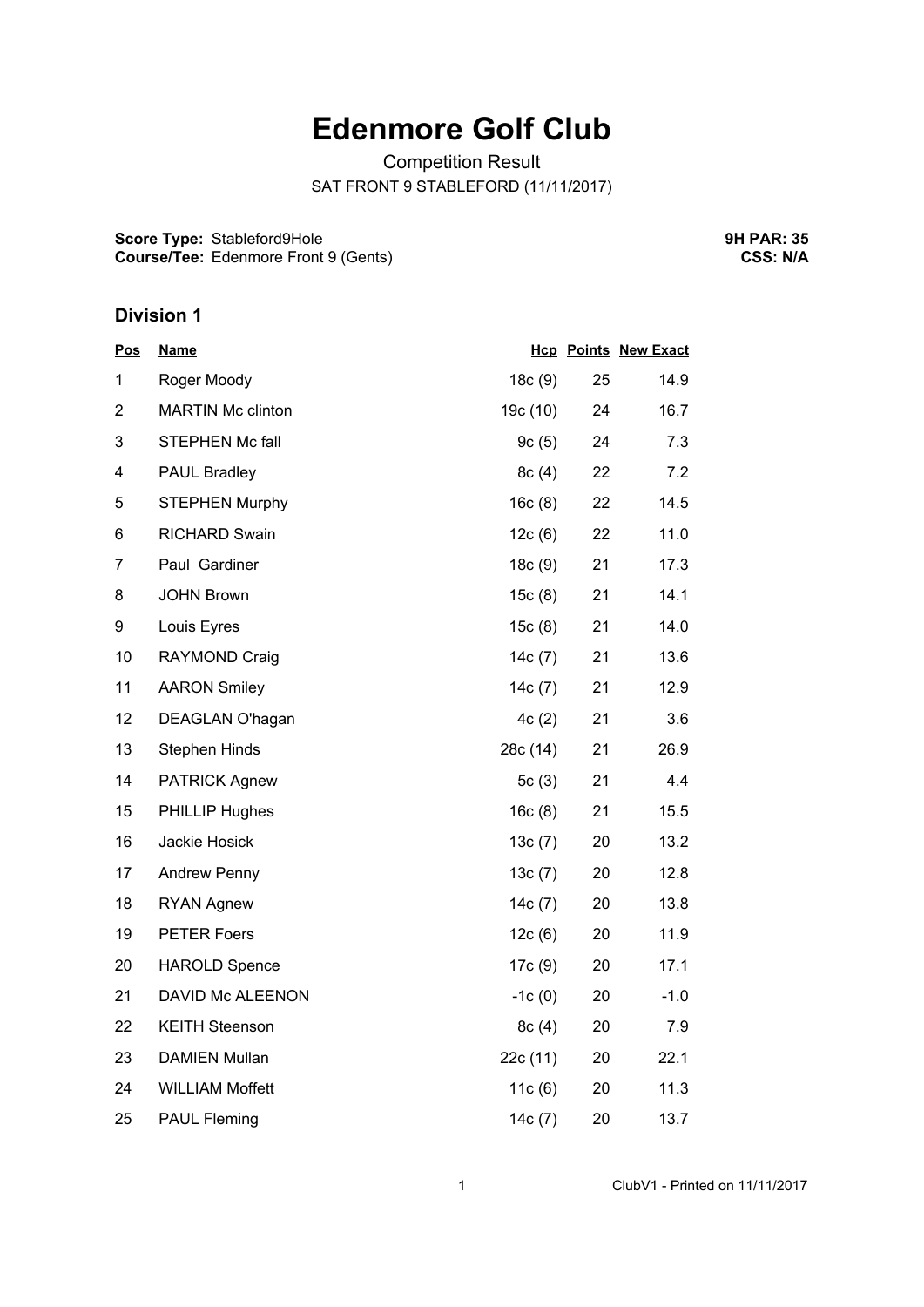## **Division 1**

| <u>Pos</u> | <b>Name</b>             |           |    | <b>Hcp Points New Exact</b> |
|------------|-------------------------|-----------|----|-----------------------------|
| 26         | Denis Burns             | 14 $c(7)$ | 20 | 14.4                        |
| 27         | <b>CRAIG Mc Veigh</b>   | 18c(9)    | 19 | 17.6                        |
| 28         | Ansley Graham           | 10c(5)    | 19 | 9.6                         |
| 29         | James Truesdale         | 21c(11)   | 19 | 21.2                        |
| 30         | DESMOND Mc carthy       | 28c (14)  | 19 | 27.8                        |
| 31         | <b>JOHN Childs</b>      | 19c (10)  | 19 | 18.7                        |
| 32         | <b>KEITH GREGSON</b>    | 8c(4)     | 19 | 7.9                         |
| 33         | <b>GLENN Robb</b>       | 13c(7)    | 19 | 13.0                        |
| 34         | PHILLIP Henderson       | 13c(7)    | 19 | 13.1                        |
| 35         | <b>BARRY Mc carthy</b>  | 15c(8)    | 19 | 14.5                        |
| 36         | <b>WAYNE SLOAN</b>      | 6c(3)     | 19 | 6.1                         |
| 37         | <b>ROBERT Watson</b>    | 20c(10)   | 19 | 19.9                        |
| 38         | <b>WILLIAM Nesbitt</b>  | 12c(6)    | 19 | 11.9                        |
| 39         | <b>AUBREY Davidson</b>  | 24c (12)  | 19 | 23.9                        |
| 40         | <b>STEPHEN Fletcher</b> | 21c(11)   | 18 | 21.3                        |
| 41         | <b>PHILLIP Steele</b>   | 20c(10)   | 18 | 19.8                        |
| 42         | <b>JOHN Boyles</b>      | 8c(4)     | 18 | 7.7                         |
| 43         | DAVID Belshaw           | 15c(8)    | 18 | 15.4                        |
| 44         | MERVYN Nicholson        | 21c(11)   | 18 | 21.2                        |
| 45         | PAUL HERRON             | 16c(8)    | 18 | 15.9                        |
| 46         | <b>MICHAEL Currie</b>   | 12c(6)    | 18 | 12.1                        |
| 47         | <b>STEPHEN Cummings</b> | 6c(3)     | 18 | 6.4                         |
| 48         | <b>KENNY Mc Aleenon</b> | 8c(4)     | 18 | 8.3                         |
| 49         | <b>STEPHEN Hylands</b>  | 7c(4)     | 18 | 6.8                         |
| 50         | <b>ALAN Patterson</b>   | 13c(7)    | 18 | 12.6                        |
| 51         | <b>JOHN Hart</b>        | 21c(11)   | 18 | 21.3                        |
| 52         | <b>BARRY Steenson</b>   | 8c(4)     | 18 | 7.6                         |
| 53         | George Mc Cartney       | 17c (9)   | 18 | 17.4                        |
| 54         | lan Hamilton            | 17c (9)   | 17 | 16.6                        |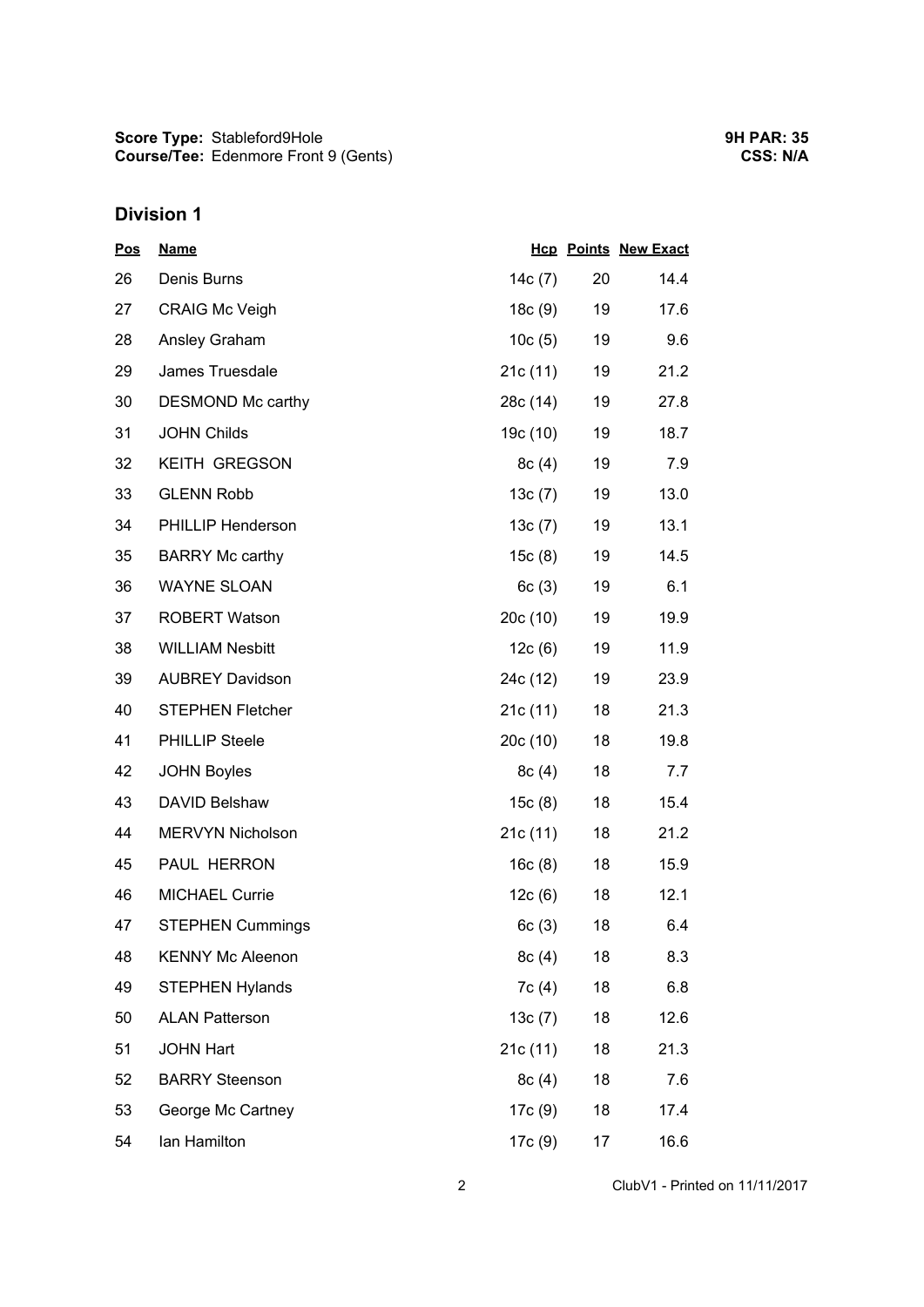## **Division 1**

| <u>Pos</u> | <b>Name</b>             |           |        | <b>Hcp Points New Exact</b> |
|------------|-------------------------|-----------|--------|-----------------------------|
| 55         | <b>EDWARD Moulds</b>    | 12c(6)    | 17     | 11.6                        |
| 56         | NEIL Mc dougall         | 13 $c(7)$ | 17     | 13.2                        |
| 57         | DAVID Finlayson         | 2c(1)     | 17     | 1.7                         |
| 58         | <b>SEAN Magill</b>      | 18c(9)    | 17     | 17.6                        |
| 59         | <b>KEVIN Kelly</b>      | 26c(13)   | 17     | 25.5                        |
| 60         | <b>COLIN Mathewson</b>  | 22c (11)  | 17     | 22.0                        |
| 61         | <b>NIALL Moore</b>      | 10c(5)    | 17     | 9.5                         |
| 62         | <b>JACKIE Gilliland</b> | 16c(8)    | 17     | 15.5                        |
| 63         | <b>GERARD Delargy</b>   | 24c (12)  | 17     | 24.2                        |
| 64         | <b>ANDREW Bennett</b>   | 19c (10)  | 17     | 18.5                        |
| 65         | <b>GERWYN Young</b>     | 11 $c(6)$ | 17     | 11.0                        |
| 66         | <b>HERBIE Boomer</b>    | 26c(13)   | 16     | 25.9                        |
| 67         | <b>JOHN Stanage</b>     | 25c(13)   | 16     | 25.1                        |
| 68         | DAVID Waterworth        | 16c(8)    | 16     | 16.3                        |
| 69         | Jonathan Mc gahey       | 16c(8)    | 16     | 15.6                        |
| 70         | <b>STEPHEN Baine</b>    | 13c(7)    | 16     | 12.8                        |
| 71         | <b>JOHN Graham</b>      | 20c(10)   | 16     | 20.3                        |
| 72         | TOM HOPPER              | 28c (14)  | $15\,$ | 28.0                        |
| 73         | <b>KEN Todd</b>         | 19c (10)  | 15     | 18.6                        |
| 74         | <b>MARTIN Wright</b>    | 15c(8)    | 15     | 15.1                        |
| 75         | <b>STEPHEN Andrews</b>  | 8c(4)     | 15     | 7.7                         |
| 76         | <b>FRANK Mc cracken</b> | 12c(6)    | 15     | 12.1                        |
| 77         | <b>RONNIE Girvan</b>    | 6c(3)     | 15     | 5.7                         |
| 78         | <b>JOHN Hinds</b>       | 23c (12)  | 15     | 22.5                        |
| 79         | <b>GARRY Brown</b>      | 13c(7)    | 14     | 13.0                        |
| 80         | <b>GLENN Herdman</b>    | 16c(8)    | 14     | 15.5                        |
| 81         | Greig Stewart           | 20c (10)  | 14     | 19.8                        |
| 82         | <b>GEOFF Burrowes</b>   | 12c(6)    | 14     | 12.3                        |
| 83         | <b>BRIAN Clenaghan</b>  | 24c (12)  | 14     | 24.4                        |